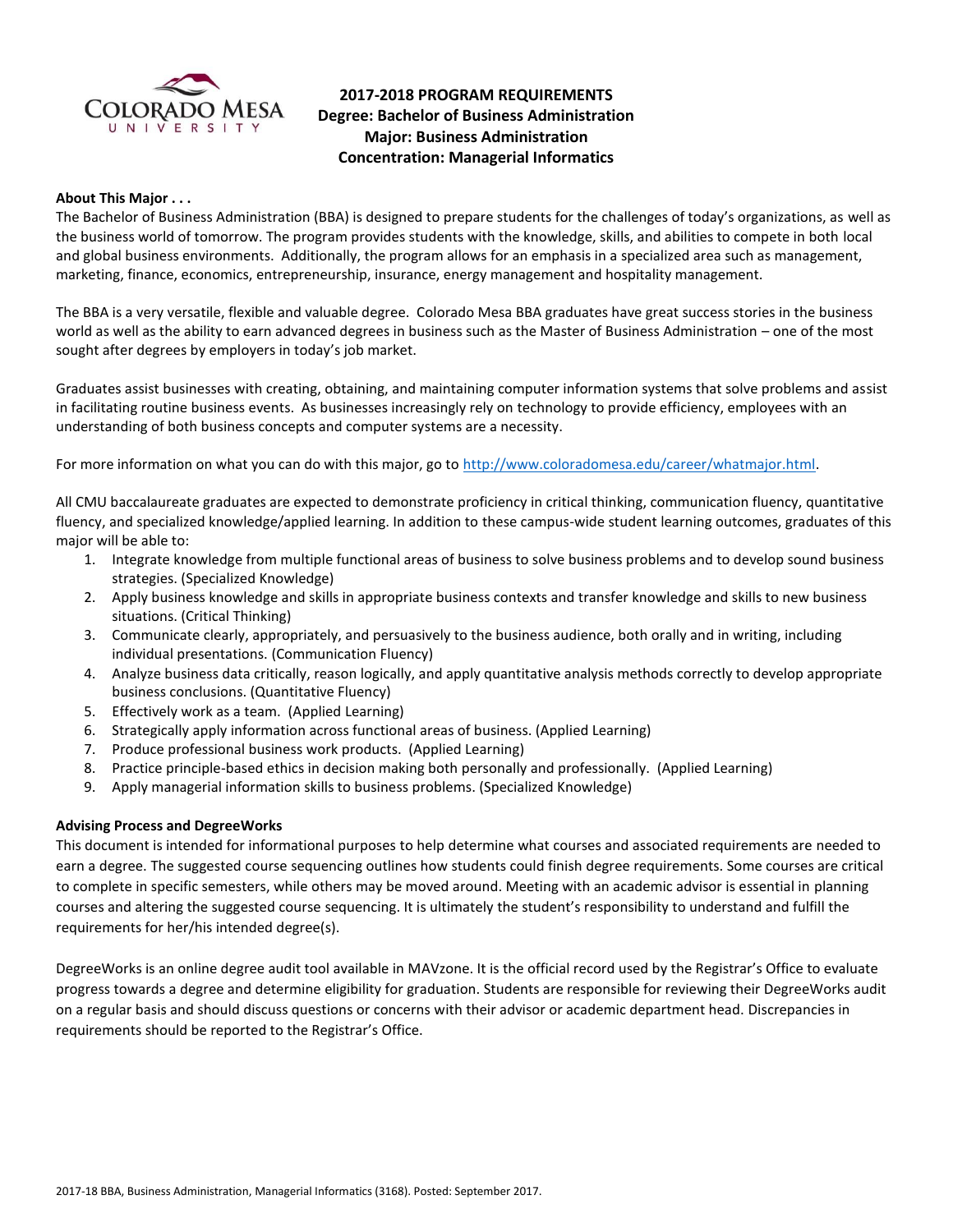# **Graduation Process**

Students must complete the following in the first two months of the semester prior to completing their degree requirements:

- Review their DegreeWorks audit and create a plan that outlines how unmet requirements will be met in the final semester.
- Meet with their advisor and modify their plan as needed. The advisor must approve the final plan.
- Submit the "Intent to Graduate" form to the Registrar's Office to officially declare the intended graduation date and commencement ceremony plans.
- Register for all needed courses and complete all requirements for each degree sought.

Submission deadlines and commencement details can be found at [http://www.coloradomesa.edu/registrar/graduation.html.](http://www.coloradomesa.edu/registrar/graduation.html)

If a student's petition for graduation is denied, it will be her/his responsibility to consult the Registrar's Office regarding next steps.

### **INSTITUTIONAL DEGREE REQUIREMENTS**

The following institutional degree requirements apply to all CMU baccalaureate degrees. Specific programs may have different requirements that must be met in addition to institutional requirements.

- 120 semester hours minimum.
- Students must complete a minimum of 30 of the last 60 hours of credit at CMU, with at least 15 semester hours in major discipline courses numbered 300 or higher.
- 40 upper-division credits (an alternative credit limit applies to the Bachelor of Applied Science degree).
- 2.00 cumulative GPA or higher in all CMU coursework.
- A course may only be used to fulfill one requirement for each degree/certificate.
- No more than six semester hours of independent study courses can be used toward the degree.
- Non-traditional credit, such as advanced placement, credit by examination, credit for prior learning, cooperative education and internships, cannot exceed 30 semester credit hours for a baccalaureate degree; A maximum of 15 of the 30 credits may be for cooperative education, internships, and practica.
- Pre-collegiate courses (usually numbered below 100) cannot be used for graduation.
- Capstone exit assessment/projects (e.g., Major Field Achievement Test) requirements are identified under Program-Specific Degree Requirements.
- The Catalog Year determines which program sheet and degree requirements a student must fulfill in order to graduate. Visit with your advisor or academic department to determine which catalog year and program requirements you should follow.
- See "Requirements for Undergraduate Degrees and Certificates" in the catalog for a complete list of graduation requirements.

# **PROGRAM-SPECIFIC DEGREE REQUIREMENTS**

- To be admitted to the Bachelor of Business Administration program, certain prerequisites must be satisfied. Please see the Department Head of Business for complete requirements and application form.
- 2.0 cumulative GPA or higher in coursework toward the major content area.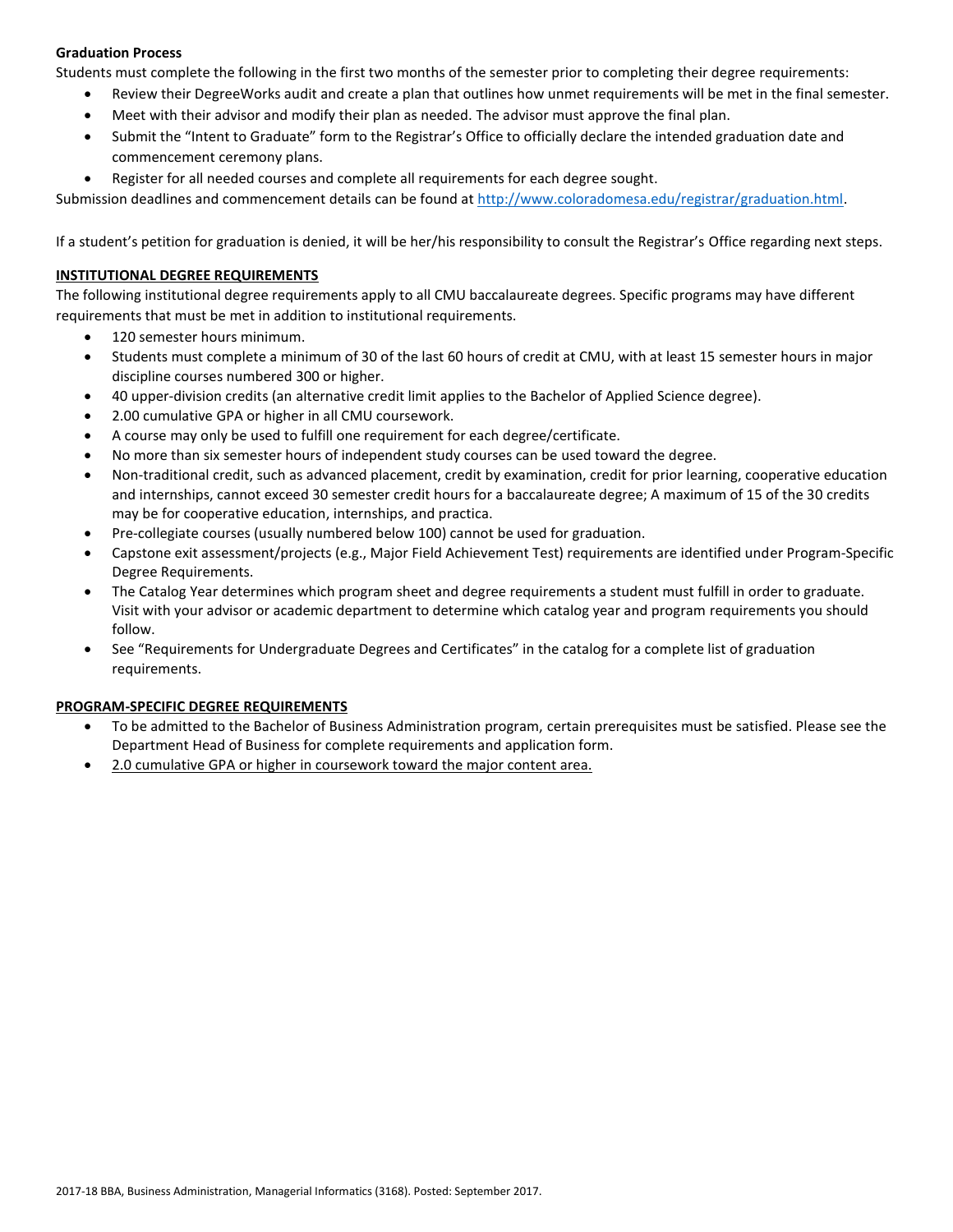### **ESSENTIAL LEARNING REQUIREMENTS** (31 semester hours)

See the current catalog for a list of courses that fulfill the requirements below. If a course is an Essential Learning option and a requirement for your major, you must use it to fulfill the major requirement and make a different selection for the Essential Learning requirement.

**English** (6 semester hours, must receive a grade of "C" or better and must be completed by the time the student has 60 semester hours.)

- $\Box$  ENGL 111 English Composition (3)
- $\Box$  ENGL 112 English Composition (3)

**Mathematics** (3 semester hours, must receive a grade of "C" or better, must be completed by the time the student has 60 semester hours.)

 MATH 113 - College Algebra (4) (3 credits apply to the Essential Learning requirements and 1 credit applies to elective credit.)

### **Humanities** (3 semester hours)

 $\Box$  Select one Humanities course (3)

### **Social and Behavioral Sciences** (6 semester hours)

- $\Box$  ECON 201 Principles of Macroeconomics (3)
- ECON 202 Principles of Microeconomics (3)

### **Natural Sciences** (7 semester hours, one course must include a lab)

- $\Box$  Select one Natural Sciences course (3)
- $\Box$  Select one Natural Sciences course with a lab (4)

### **History** (3 semester hours)

 $\Box$  Select one History course (3)

### **Fine Arts** (3 semester hours)

 $\Box$  Select one Fine Arts course (3)

# **OTHER LOWER-DIVISION REQUIREMENTS**

# **Wellness Requirement** (2 semester hours)

- $\Box$  KINE 100 Health and Wellness (1)
- $\Box$  Select one Activity course (1)

# **Essential Learning Capstone** (4 semester hours)

Essential Learning Capstone must be taken after completion of the Essential Learning English and Mathematics requirements, and when a student has earned between 45 and 75 hours.

- $\Box$  ESSL 290 Maverick Milestone (3)
- $\square$  ESSL 200 Essential Speech (1)

**FOUNDATION COURSES** (21 semester hours. These courses plus ECON 201, ECON 202, and Essential Learning Math & English requirements must be completed within the student's first 60 hours.)

- $\Box$  ACCT 201 Principles of Financial Accounting (3)
- $\Box$  ACCT 202 Principles of Managerial Accounting (3)
- BUGB 105 Freshman Business Seminar (3)
- BUGB 211 Business Communications (3)
- $\Box$  BUGB 231 -Survey of Business Law (3)
- $\Box$  One of the following courses: CISB 101 - Business Information Technology (3) CISB 205 - Advanced Business Software (3)
- $\Box$  One of the following courses:
	- CISB 241 Introduction to Business Analysis (3)
	- STAT 241 Introduction to Business Analysis (3)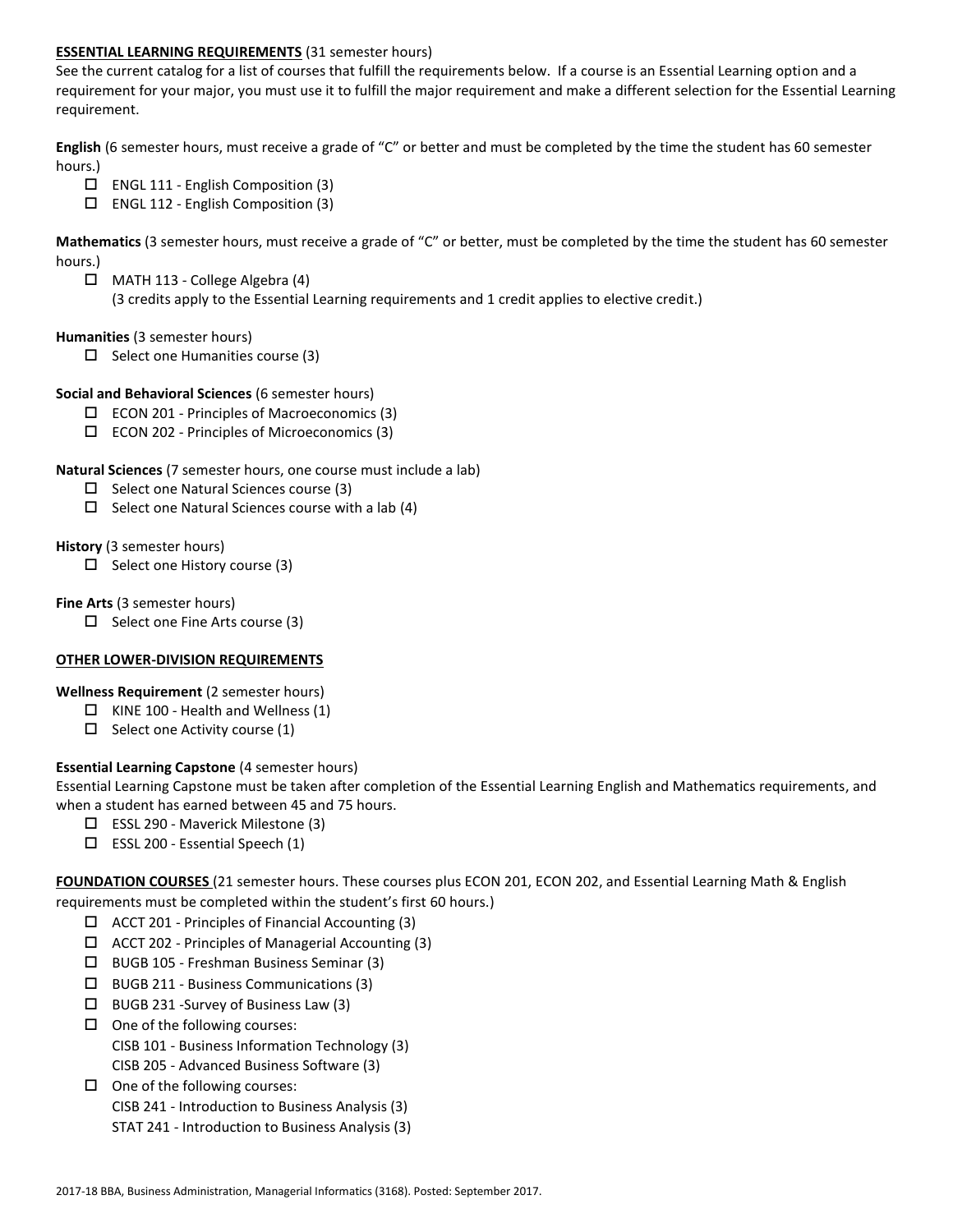### **BBA: BUSINESS ADMINISTRATION, MANAGERIAL INFORMATICS REQUIREMENTS** (45 semester hours)

**Business Administration Core** (30 semester hours)

- $\Box$  BUGB 401 International Business (3)
- $\square$  CISB 210 Fundamentals of Information Technology (3)
- $\Box$  FINA 301 Managerial Finance (3)
- MANG 201 Principles of Management (3)
- MANG 301 Organizational Behavior (3)
- HRMA 371 Human Resource Management (3)
- MANG 471 Operations Management (3)
- MANG 491 Business Strategy (3)
- MARK 231 Principles of Marketing (3)
- $\Box$  One of the following courses: CISB 341 - Quantitative Decision Making (3) MANG 341 - Quantitative Decision Making (3) MARK 350 - Marketing Research (3)

**Managerial Informatics Nucleus** (15 semester hours)

- CISB 205 Advanced Business Software (or CISB elective if CISB 205 taken in Foundation Courses)
- $\square$  CISB 305 Problem Solving with Spreadsheets (3)
- $\Box$  CISB 306 Problem Solving with Databases (3)
- $\Box$  CISB 410 Project Management (3)
- $\square$  CISB 470 Management of Information Systems (3)

**GENERAL ELECTIVES** (17 semester hours) It is strongly recommended to meet with a Business Advisor to choose electives that complement the nucleus or choose the nucleus of a second concentration. At least seven hours must be upper division. Also include all college level courses appearing on your final transcript, not listed above that will bring your total semester hours to 120 hours.